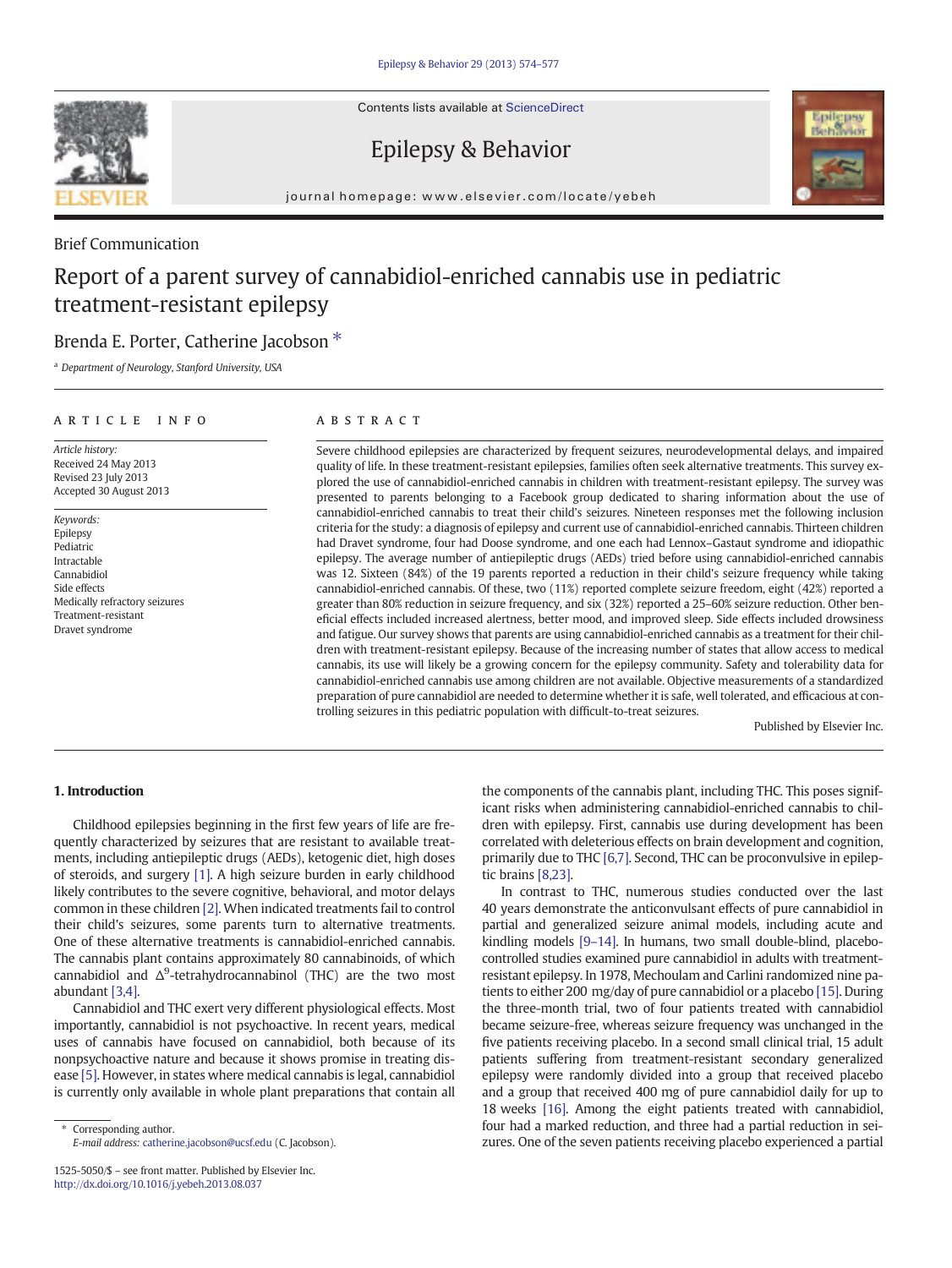reduction in seizures. The most often reported side effect of pure cannabidiol was drowsiness. No patients reported psychoactive effects. In contrast, an open-label study found that cannabidiol was ineffective in controlling seizures; Ames and Cridland reported that seizure frequency was unchanged in 12 institutionalized patients with uncontrolled seizures receiving 200 mg of pure cannabidiol daily [17].

With the legalization of medical cannabis in an increasing number of states, some parents of children with uncontrolled seizures have opted to treat their children's seizures with cannabidiol-enriched cannabis. This trend has produced an online presence of parents describing cannabidiol-enriched cannabis use in children with epilepsy. We asked parents from a Facebook group to anonymously fill out a survey on their experience of giving cannabidiol-enriched cannabis to their children in order to gain insights into the current use of cannabidiol-enriched cannabis as an alternative treatment for childhood epilepsy.

#### 2. Methods

The Stanford University institutional review board judged the study exempt from requiring full review by the board. Study data were collected and managed using Research Electronic Data Capture (REDCap) tools hosted at the Stanford Center for Clinical Informatics. Research Electronic Data Capture (REDCap) is a secure web-based application designed to support data capture for research studies [18]. The survey consisted of 24 questions that measured clinical factors, including diagnosis and seizure types and the parental-reported effect of cannabidiolenriched cannabis on the child's seizure frequency and side effects. The survey was presented to a Facebook group composed of approximately 150 parents supporting the use of cannabidiol-enriched cannabis to treat seizures in their children with treatment-resistant epilepsy. The survey link was posted and displayed for two weeks, then reposted to the top of the group's page for another two weeks. Twenty parents responded to the survey. Nineteen responses met the inclusion criteria – diagnosis of treatment-resistant epilepsy and cannabidiolenriched cannabis use – and were included in the analysis. One response was excluded because the child's diagnosis did not include epilepsy.

Because the cannabidiol-enriched cannabis survey results had a large number of patients with Dravet syndrome and reported mostly positive outcomes for both seizure control and side effects, we wanted to assess parents' response to the same survey questions with a wellknown and effective treatment for seizures in Dravet syndrome, stiripentol. This would allow us to see if the parents' responses to our seizure-burden questions were similar to the results from a clinical trial of stiripentol. In addition, side effects across the two drugs could be compared. To this end, we administered the same survey substituting stiripentol in place of cannabidiol-enriched cannabis. The stiripentol survey was presented to a different Facebook support group composed of parents of children with Dravet syndrome, having approximately 800 members. The stiripentol survey link was also initially posted for two weeks and reposted to the top of the group's page for two additional weeks. Twenty-two parents responded to the stiripentol survey, and all responses were included in the analysis. Responses from both surveys were descriptively analyzed.

#### 3. Results

The results from the cannabidiol-enriched cannabis survey are summarized in Table 1. The children ranged in age from 2 to 16 years. Thirteen children had Dravet syndrome (one of whom had epilepsy in female with mental retardation (EFMR)), four children had Doose syndrome, and one each had Lennox–Gastaut syndrome and idiopathic early-onset epilepsy. The children experienced a variety of seizure types including focal, tonic–clonic, myoclonic, atonic, and infantile spasms. In all cases, except patient 14 (age 2 years), the children experienced treatment-resistant epilepsy for more than 3 years before trying

cannabidiol-enriched cannabis. The 2-year-old patient had experienced intractable seizures for 16 months before trying cannabidiol-enriched cannabis. The children had unsuccessfully tried an average of 12 other AEDs before their parents began cannabidiol-enriched cannabis treatment. The dosages of cannabidiol the parents reported to be providing their children ranged from less than 0.5 mg/kg/day to 28.6 mg/kg/day. The dosages of THC contained within those samples were reported to range from 0 to 0.8 mg/kg/day. To obtain dosage information, parents reported having their preparations tested at commercial medical cannabis testing facilities. Seizure frequency before administering cannabidiolenriched cannabis ranged from 2 per week to 250 per day. The duration of cannabidiol-enriched cannabis administration ranged from two weeks to over one year. Sixteen (84%) of the 19 parents reported a reduction in their child's seizure frequency. Two parents reported that their child became seizure-free after more than 4 months of cannabidiolenriched cannabis use. Of the remaining 14 parents reporting a change in seizure frequency, 8 reported a greater than 80% reduction in seizure frequency, three reported a greater than 50% reduction in seizure frequency, and three reported a greater than 25% reduction in seizure frequency. Three parents reported no change. Twelve parents weaned their child from another AED after starting cannabidiol-enriched cannabis treatment (see Table 1).

The parent-reported beneficial effects of cannabidiol-enriched cannabis other than reduced seizures included better mood (15/19, 79%), increased alertness (14/19, 74%), better sleep (13/19, 68%), and decreased self-stimulation (6/19, 32%). Negative side effects included drowsiness (7/19, 37%) and fatigue (3/19, 16%) (Table 2). The side effects reported while taking other AEDs included rash, vomiting, irritability, dizziness, confusion, and aggressive behavior; none of these were reported with the use of cannabidiol-enriched cannabis.

To understand if our questions might produce results similar to clinical trial results, we asked for responses to an identical survey replacing cannabidiol-enriched cannabis with another AED in use for Dravet syndrome. We surveyed parents on a Facebook group about stiripentol, which is approved only in Europe (though Americans can obtain it). We asked these parents to report how stiripentol affects their child's seizure frequency as well as which side effects were evident on the drug. Fifteen of the 22 (68%) parents reported that stiripentol reduced their child's seizure frequency. Four parents reported a substantial increase in seizure frequency, while three parents reported no change. Common negative side effects reported on stiripentol included appetite decrease (5/22, 23%), weight loss (6/22, 27%), insomnia (4/22, 18%), and increased self-stimulation (3/22, 14%). The reports in response to our survey are consistent with the published data on the effects of stiripentol in children with Dravet syndrome [19] and support the idea that our survey questions identify seizure and side effects similar to the clinical trial results.

#### 4. Discussion

#### *4.1. Summary*

We found that some parents of children with severe treatmentresistant epilepsies are using cannabidiol-enriched cannabis to treat their child's epilepsy. Parents report a high rate of success in reducing seizure frequency with this treatment. Cannabidiol-enriched cannabis appears to be behaviorally well tolerated with some positive side effects not commonly associated with other AEDs. There are, of course, multiple limitations of an anonymous parental survey. We cannot verify the doses or the children's response to cannabidiol-enriched cannabis. We approached a group of parents who have an ongoing interest in using cannabidiol-enriched cannabis for their children's seizures which likely selected for positive outcomes. Nonetheless, the overall positive results on seizure control in a group of patients with medically refractory childhood epilepsies suggest that further studies of cannabidiol are warranted.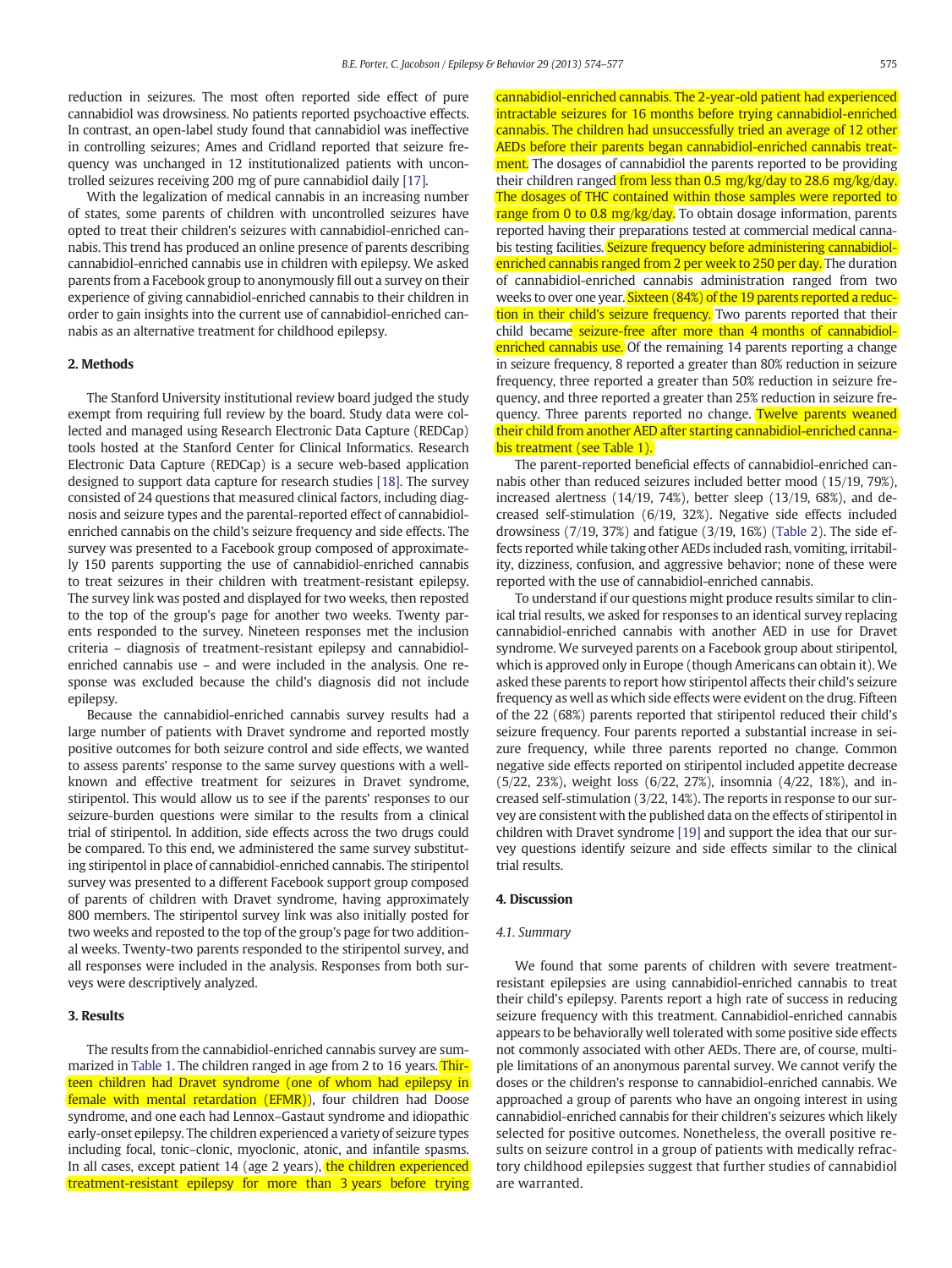#### Table 1 Summary of survey responses.

| Patient | Diagnosis   | Age and sex   | Age at<br>seizure<br>onset | Time on<br>CBD | CBD<br>(mg/kg/day)       | THC<br>(mg/kg/day) | Seizures<br>before CBD | Seizures after<br>CBD | Estimated<br>change in<br>seizure<br>frequency | Number of<br>AEDs tried<br>before CBD | AEDs discontinued<br>while on CBD |
|---------|-------------|---------------|----------------------------|----------------|--------------------------|--------------------|------------------------|-----------------------|------------------------------------------------|---------------------------------------|-----------------------------------|
|         | LGS         | 7 v, female   | $<1$ V                     | $>1$ v         | $\overline{\phantom{a}}$ | $\overline{?}$     | $>100$ /day            | $8-10$ /day           | $\sim -80%$                                    | 8                                     | Banzel, Onfi                      |
| 2       | <b>DS</b>   | 14 y, female  | $<1$ y                     | $>4$ m         | 14                       | 0.5                | $5$ /day               | $0-1$ /day            | $\sim -80%$                                    | 12                                    |                                   |
| 3       | <b>EFMR</b> | 12 y, female  | $<1$ V                     | $2-4$ m        | 7                        | 0.5                | $12$ /day              | $0-1$ /day            | $\sim -80%$                                    | 17                                    |                                   |
| 4       | <b>DS</b>   | 7 y, male     | <1 y                       | $>4$ m         | 8                        | $0.25 - 0.5$       | 50/week                | 50/week               | $\mathbf{0}$                                   | 16                                    |                                   |
| 5       | DS          | 6 y, female   | $<1$ v                     | >4 m           | 4                        | $0.1 - 0.25$       | 200-300/week           | $0 - 2$ /week         | $\sim -80%$                                    | 6                                     | Onfi                              |
| 6       | <b>DS</b>   | 16 y, female  | $<1$ V                     | $>4$ m         | $1 - 2$                  | $0.02 - 0.1$       | 7/week                 | 4/week                | $-25%$                                         | 16                                    | Onfi                              |
|         | DS          | 13 y, male    | <1 y                       | $3-4$ m        | 4                        | $0.02 - 0.1$       | 40/week                | 30/week               | $-25%$                                         | 16                                    | Phenobarbital, Depakote           |
| 8       | DS          |               | <1 y                       | >4 m           | 7                        | 2                  | 3/week                 | $1-2$ /week           | $-50%$                                         | 14                                    | Klonopin                          |
| 9       | DS          | Male          | <1 y                       | >4 m           | $3 - 4$                  | $0.04 - 0.2$       | 100-500/week           | $1-2$ /week           | $\sim -80%$                                    | 10                                    | STP, Topamax, Depakote            |
| 10      | DS          |               | <1 y                       | >4 m           | 4                        | $0.2 - 0.4$        | 200-300/week           | 20-50/week            | $\sim -80%$                                    | 12                                    | <b>STP</b>                        |
| 11      | DS          | 8 y, female   | <1 y                       | >1 y           | $\overline{\phantom{a}}$ | 2                  | $5-10$ /week           | $0-3$ /week           | $-60%$                                         | 10                                    | STP, Onfi, Depakote               |
| 12      | DS          | 7 y, female   | <1 y                       | >4 m           | $3 - 4$                  | $0.04 - 0.2$       | $20 +$ /week           | $0-10$ /week          | $-50%$                                         | 10                                    | Onfi, Zonegran, Depakote          |
| 13      | Doose       | 9 y, female   | $<1$ V                     | >4 m           | $10 - 13$                | 0.5                | $60 - 250$ /day        | $\bf{0}$              | $\sim -80%$                                    | 15                                    | Lorazepam, ethosuximide           |
| 14      | <b>DS</b>   | $2 y$ , male  | $<1$ V                     | >4 m           | 7                        | $0.08 - 0.4$       | 2/week                 | $\Omega$              | $\sim -80%$                                    | $\overline{4}$                        |                                   |
| 15      | Doose       |               | $2-5$ v                    | 2 w            | < 0.5                    | $0.01 - 0.05$      | $1-7$ /week            | $1-7$ /week           | $\mathbf{0}$                                   | 13                                    |                                   |
| 16      | Doose       | 11 $v$ , male | $2-5y$                     | $1-2$ m        | 6                        | $0.6 - 0.8$        | 20/week                | 4/week                | $\sim -80%$                                    | 13                                    |                                   |
| 17      | Doose       |               | $2-5y$                     | $1-2$ m        | 6                        | $\Omega$           | $15-20$ /day           | $0 - 3$ /day          | $\sim -80%$                                    | 14                                    | Steroids                          |
| 18      | Idiopathic  | Female        | $1-2y$                     | $<1$ m         | 28                       | $0.5 - 0.7$        | $10$ /week             | 8/week                | $-25%$                                         | 5                                     | Valproic acid                     |
| 19      | <b>DS</b>   | 6 y, female   | <1 y                       | >4 m           |                          | $0.06 - 0.3$       | 3/week                 | 3/week                | 0                                              | 7                                     |                                   |

LGS, Lennox–Gastaut syndrome; DS, Dravet syndrome; EFMR, epilepsy in females with mental retardation; STP, stiripentol; y, year/years; m, month/months; w, weeks.

#### *4.2. Parents report reduced seizures*

The report of reduced seizure burden in the population that we surveyed is surprising. The children comprised a population with highly refractory epilepsy with the majority having Dravet syndrome, a severe form of childhood epilepsy that often does not respond to available treatments, including AEDs, ketogenic diet, and vagus nerve stimulation [1]. The seizures in children had failed to improve with an average of 12 AEDs prior to the use of cannabidiol-enriched cannabis. The children experienced various seizure types, and the parental reports suggest that cannabidiol-enriched cannabis may have efficacy for diverse seizures. The limited size of our survey and the small representation of syndromes other than Dravet do not provide additional guidance on what epilepsy types to move forward with in clinical trials. It is important to note, however, that the diagnoses and seizure types reported

#### Table 2

#### Reported side effects.

|                            | Cannabidiol | Stiripentol | All AED <sub>s</sub> |
|----------------------------|-------------|-------------|----------------------|
| Positive side effects      |             |             |                      |
| Better mood                | 15/19 (79%) | 6/22(27%)   | 4/22 (18%)           |
| Increased alertness        | 14/19 (74%) | 5/22(23%)   | 6/22(27%)            |
| Better sleep               | 13/19 (68%) | 6/22 (27%)  | 5/22(23%)            |
| Decreased self-stimulation | 6/19(32%)   | 2/22(9%)    | 3/22(14%)            |
| Negative side effects      |             |             |                      |
| <b>Drowsiness</b>          | 7/19 (37%)  | 5/22 (23%)  | 20/22 (91%)          |
| Fatigue                    | 3/19(16%)   | 7/22 (32%)  | 19/22 (86%)          |
| Appetite decrease          | 1/19(5%)    | 5/22(23%)   | 17/22 (77%)          |
| Irritability               |             | 2/22(9%)    | 17/22 (77%)          |
| Insomnia                   |             | 4/22(18%)   | 17/22 (77%)          |
| Aggressive behavior        |             | 1/22(5%)    | 15/22 (68%)          |
| Weight loss                |             | 6/22(27%)   | 15/22 (68%)          |
| Increased self-stimulation |             | 3/22(14%)   | 14/22 (64%)          |
| Appetite increase          |             | 2/22(9%)    | 10/22 (45%)          |
| Confusion                  |             |             | 9/22(41%)            |
| Weight gain                |             | 1/22(5%)    | 9/22(41%)            |
| Anxiety                    |             | 1/22(5%)    | 7/22 (32%)           |
| Nausea                     |             | 2/22(9%)    | 6/22(27%)            |
| Rash                       |             |             | 5/22 (23%)           |
| Vomiting                   |             | 2/22(9%)    | 5/22 (23%)           |
| <b>Dizziness</b>           |             |             | 5/22 (23%)           |

–, not reported.

in this anonymous survey could not be validated by an experienced clinician.

#### *4.3. Parents report favorable side effect pro*fi*les*

Quality-of-life surveys show that the adverse effects of AEDs have as much of an impact on the patient's ability to enjoy life as the seizures themselves [20]. Our survey reports suggest that cannabidiol-enriched cannabis is behaviorally well tolerated and may have beneficial effects on cognition and mood. Many parents reported that their children experienced better sleep, increased alertness, and better mood while taking cannabidiol-enriched cannabis. These beneficial side effects are rarely reported with pediatric use of other AEDs [21]. Additionally, many negative side effects commonly associated with AEDs, such as irritability, insomnia, and aggressive behavior were notably absent from the parent reports on cannabidiol-enriched cannabis. Because of the apparent efficacy of cannabidiol-enriched cannabis, 12 parents reported weaning their child from other AEDs, thereby further increasing the child's quality of life by removing the negative side effects associated with those other AEDs.

#### *4.4. Bias issues*

We recognize that this survey has multiple biases that prevent us from making strong conclusions about the overall efficacy of cannabidiol-enriched cannabis in pediatric epilepsy. The positive reports on seizure control and side effects prompted us to investigate whether the wording of the questions produced a strong positive bias. We conducted an additional survey, using the same questions, of parents using stiripentol, a drug that is approved for the treatment of Dravet syndrome in Europe. Our results from the stiripentol survey are consistent with published studies on the efficacy and tolerability of stiripentol [19]. Because the answers to the stiripentol survey match the published data on stiripentol's effects, it is unlikely that the wording of the survey questions was inherently biased. Still, there remains the bias of subject selection, in that the parents involved in the Facebook group were proponents of using cannabidiol-enriched cannabis for their children.